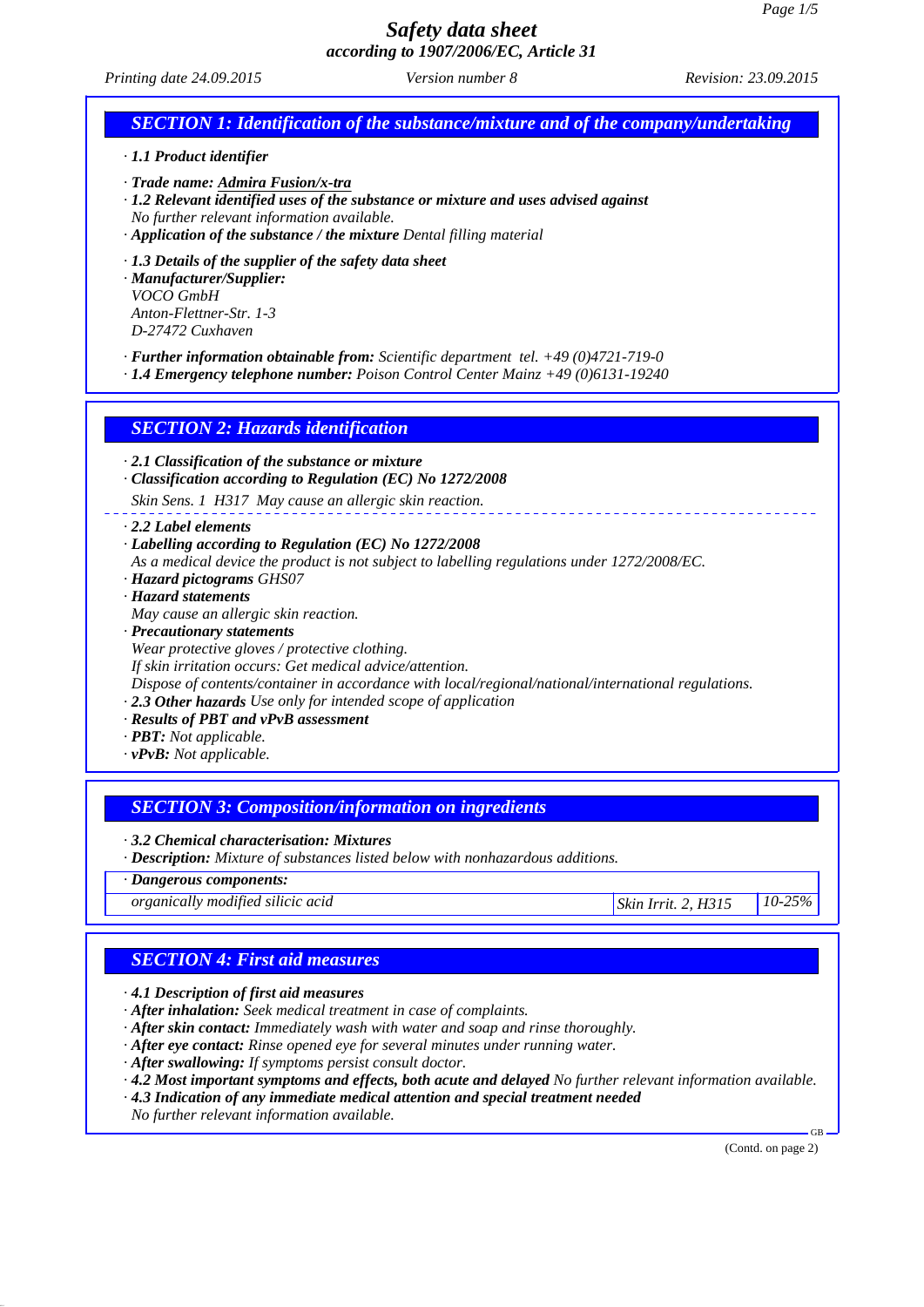*Printing date 24.09.2015 Revision: 23.09.2015 Version number 8*

*Trade name: Admira Fusion/x-tra*

(Contd. of page 1)

## *SECTION 5: Firefighting measures*

- *· 5.1 Extinguishing media*
- *· Suitable extinguishing agents:*
- *CO2, powder or water spray. Fight larger fires with water spray or alcohol resistant foam.*
- *· 5.2 Special hazards arising from the substance or mixture No further relevant information available.*
- *· 5.3 Advice for firefighters*
- *· Protective equipment: No special measures required.*

### *SECTION 6: Accidental release measures*

- *· 6.1 Personal precautions, protective equipment and emergency procedures Not required.*
- *· 6.2 Environmental precautions: Do not allow to enter sewers/ surface or ground water.*
- *· 6.3 Methods and material for containment and cleaning up: Pick up mechanically.*
- *· 6.4 Reference to other sections*
- *See Section 7 for information on safe handling.*
- *See Section 8 for information on personal protection equipment.*
- *See Section 13 for disposal information.*

### *SECTION 7: Handling and storage*

- *· 7.1 Precautions for safe handling For dental use only.*
- *· Information about fire and explosion protection: No special measures required.*
- *· 7.2 Conditions for safe storage, including any incompatibilities*
- *· Storage:*
- *· Requirements to be met by storerooms and receptacles: See storage instructions on package*
- *· Information about storage in one common storage facility: Not required.*
- *· Further information about storage conditions: None.*
- *· 7.3 Specific end use(s) No further relevant information available.*

#### *\* SECTION 8: Exposure controls/personal protection*

- *· Additional information about design of technical facilities: No further data; see item 7.*
- *· 8.1 Control parameters*
- *· Ingredients with limit values that require monitoring at the workplace:*

*The product does not contain any relevant quantities of materials with critical values that have to be monitored at the workplace.*

- *· Additional information: The lists valid during the making were used as basis.*
- *· 8.2 Exposure controls*
- *· Personal protective equipment:*
- *· General protective and hygienic measures:*
- *The usual precautionary measures are to be adhered to when handling chemicals.*
- *· Respiratory protection: Not required.*
- *· Protection of hands:*



*Protective gloves*

#### *· Material of gloves*

*The selection of the suitable gloves does not only depend on the material, but also on further marks of quality and varies from manufacturer to manufacturer. As the product is a preparation of several substances, the resistance of the glove material can not be calculated in advance and has therefore to be checked prior to the application.*

(Contd. on page 3)

GB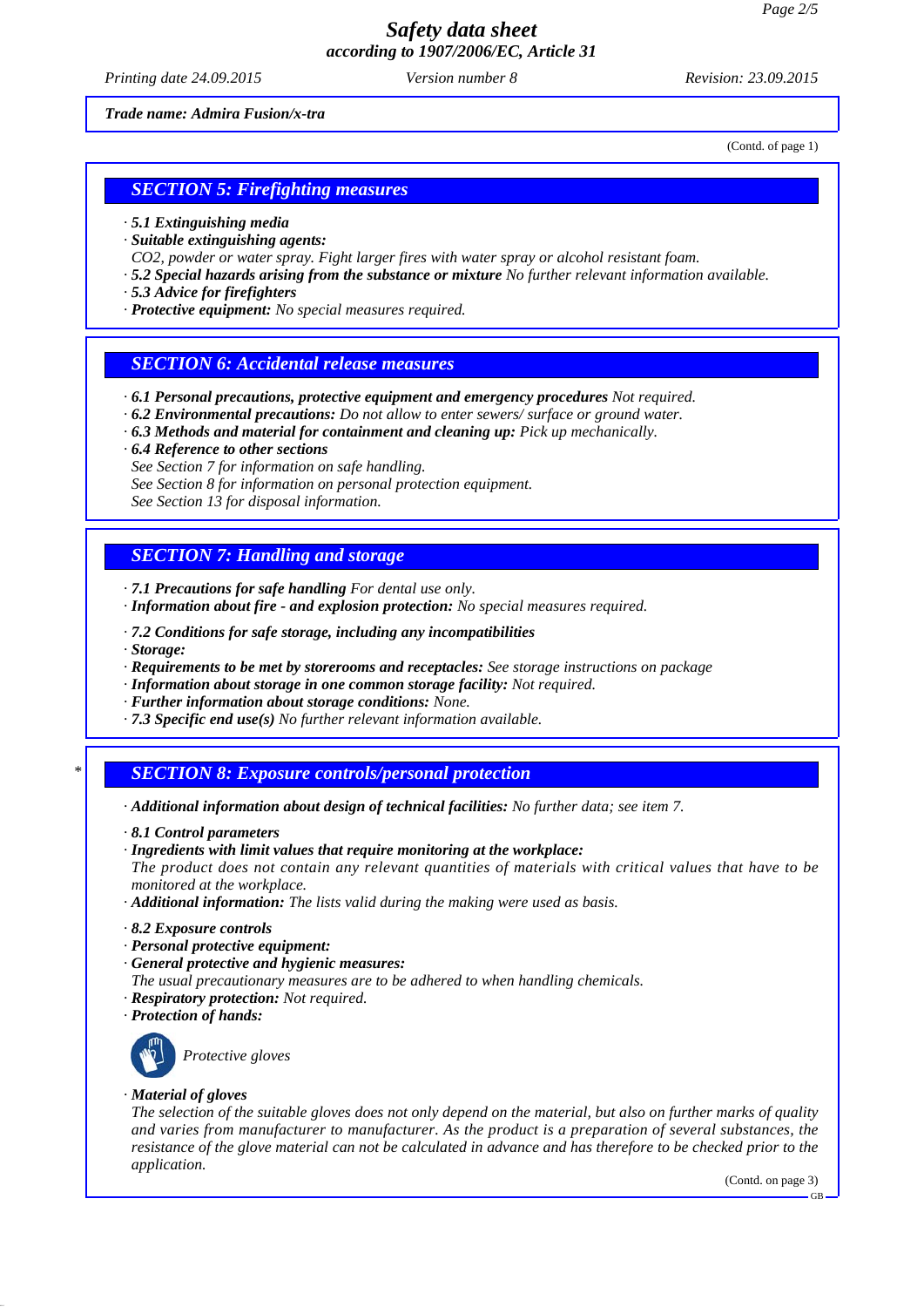*Printing date 24.09.2015 Revision: 23.09.2015 Version number 8*

*Trade name: Admira Fusion/x-tra*

*· Eye protection: Safety glasses*

| <b>SECTION 9: Physical and chemical properties</b>         |                                               |  |
|------------------------------------------------------------|-----------------------------------------------|--|
| .9.1 Information on basic physical and chemical properties |                                               |  |
| <b>General Information</b>                                 |                                               |  |
| $\cdot$ Appearance:                                        |                                               |  |
| Form:                                                      | Pasty                                         |  |
| Colour:                                                    | According to product specification            |  |
| $\cdot$ Odour:                                             | Characteristic                                |  |
| Odour threshold:                                           | Not determined.                               |  |
| $\cdot$ pH-value:                                          | Not determined.                               |  |
| · Change in condition                                      |                                               |  |
| Melting point/Melting range:                               | Undetermined.                                 |  |
| <b>Boiling point/Boiling range:</b>                        | Undetermined.                                 |  |
| · Flash point:                                             | Not applicable.                               |  |
| · Flammability (solid, gaseous):                           | Not applicable.                               |  |
| $\cdot$ Decomposition temperature:                         | Not determined.                               |  |
| · Self-igniting:                                           | Product is not selfigniting.                  |  |
| · Danger of explosion:                                     | Product does not present an explosion hazard. |  |
| $\cdot$ Density:                                           | Not determined.                               |  |
| · Relative density                                         | Not determined.                               |  |
| · Vapour density                                           | Not determined.                               |  |
| $\cdot$ Evaporation rate                                   | Not determined.                               |  |
| · Solubility in / Miscibility with                         |                                               |  |
| water:                                                     | Not miscible or difficult to mix.             |  |
| · Partition coefficient (n-octanol/water): Not determined. |                                               |  |
| · Viscosity:                                               |                                               |  |
| Dynamic:                                                   | Not determined.                               |  |
| Kinematic:                                                 | Not determined.                               |  |
| .9.2 Other information                                     | No further relevant information available.    |  |

### *SECTION 10: Stability and reactivity*

- *· 10.1 Reactivity No further relevant information available.*
- *· 10.2 Chemical stability*
- *· Thermal decomposition / conditions to be avoided: No decomposition if used according to specifications.*
- *· 10.3 Possibility of hazardous reactions No dangerous reactions known.*
- *· 10.4 Conditions to avoid No further relevant information available.*
- *· 10.5 Incompatible materials: No further relevant information available.*
- *· 10.6 Hazardous decomposition products: No dangerous decomposition products known.*

## *\* SECTION 11: Toxicological information*

- *· 11.1 Information on toxicological effects*
- *· Acute toxicity*
- *· Primary irritant effect:*
- *· Skin corrosion/irritation*

*Testing according to ISO 10993-1/10993-10 showed no skin irritation for this product when fully cured*

(Contd. on page 4) GB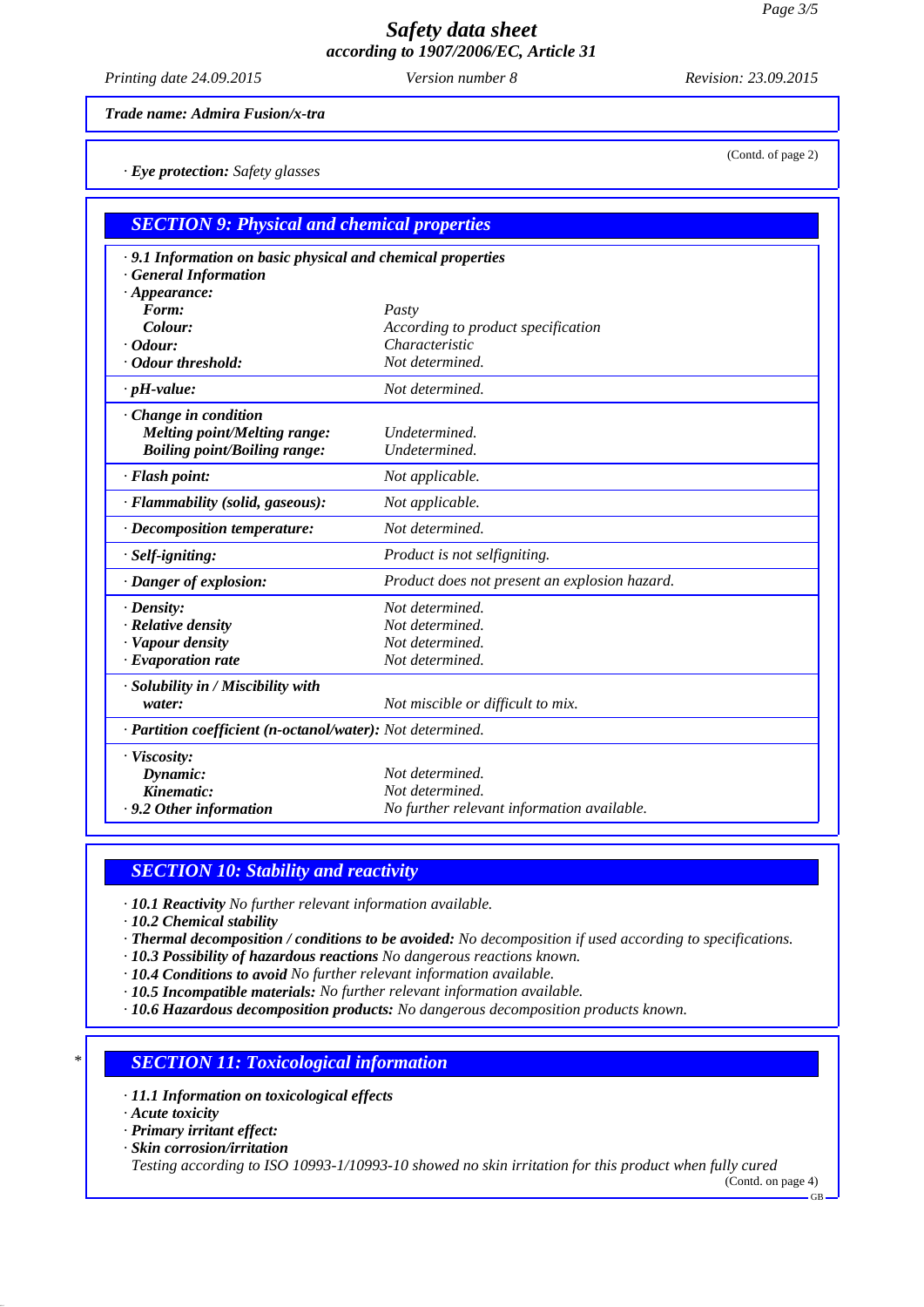*Printing date 24.09.2015 Revision: 23.09.2015 Version number 8*

#### *Trade name: Admira Fusion/x-tra*

- *· Serious eye damage/irritation Based on available data, the classification criteria are not met.*
- *· Respiratory or skin sensitisation*
- *May cause an allergic skin reaction.*
- *· CMR effects (carcinogenity, mutagenicity and toxicity for reproduction)*
- *· Germ cell mutagenicity Based on available data, the classification criteria are not met.*
- *· Carcinogenicity Based on available data, the classification criteria are not met.*
- *· Reproductive toxicity Based on available data, the classification criteria are not met.*
- *· STOT-single exposure Based on available data, the classification criteria are not met.*
- *· STOT-repeated exposure Based on available data, the classification criteria are not met.*
- *· Aspiration hazard Based on available data, the classification criteria are not met.*

### *SECTION 12: Ecological information*

#### *· 12.1 Toxicity*

- *· Aquatic toxicity: No further relevant information available.*
- *· 12.2 Persistence and degradability No further relevant information available.*
- *· 12.3 Bioaccumulative potential No further relevant information available.*
- *· 12.4 Mobility in soil No further relevant information available.*
- *· Additional ecological information:*

#### *· General notes:*

*Water hazard class 1 (German Regulation) (Self-assessment): slightly hazardous for water Do not allow undiluted product or large quantities of it to reach ground water, water course or sewage system.*

- *· 12.5 Results of PBT and vPvB assessment*
- *· PBT: Not applicable.*
- *· vPvB: Not applicable.*
- *· 12.6 Other adverse effects No further relevant information available.*

### *SECTION 13: Disposal considerations*

*· 13.1 Waste treatment methods*

*· Recommendation*

*Must not be disposed together with household garbage. Do not allow product to reach sewage system.*

- *· Uncleaned packaging:*
- *· Recommendation: Disposal must be made according to official regulations.*

| <b>SECTION 14: Transport information</b>  |                 |                    |
|-------------------------------------------|-----------------|--------------------|
| $\cdot$ 14.1 UN-Number                    |                 |                    |
| ADR, ADN, IMDG, IATA                      | Void            |                    |
| $\cdot$ 14.2 UN proper shipping name      |                 |                    |
| · ADR, ADN, IMDG, IATA                    | Void            |                    |
| $\cdot$ 14.3 Transport hazard class(es)   |                 |                    |
| ADR, ADN, IMDG, IATA                      |                 |                    |
| · Class                                   | Void            |                    |
| $\cdot$ 14.4 Packing group                |                 |                    |
| ADR, IMDG, IATA                           | Void            |                    |
| · 14.5 Environmental hazards:             |                 |                    |
| $\cdot$ Marine pollutant:                 | No              |                    |
| $\cdot$ 14.6 Special precautions for user | Not applicable. |                    |
|                                           |                 | (Contd. on page 5) |

(Contd. of page 3)

GB